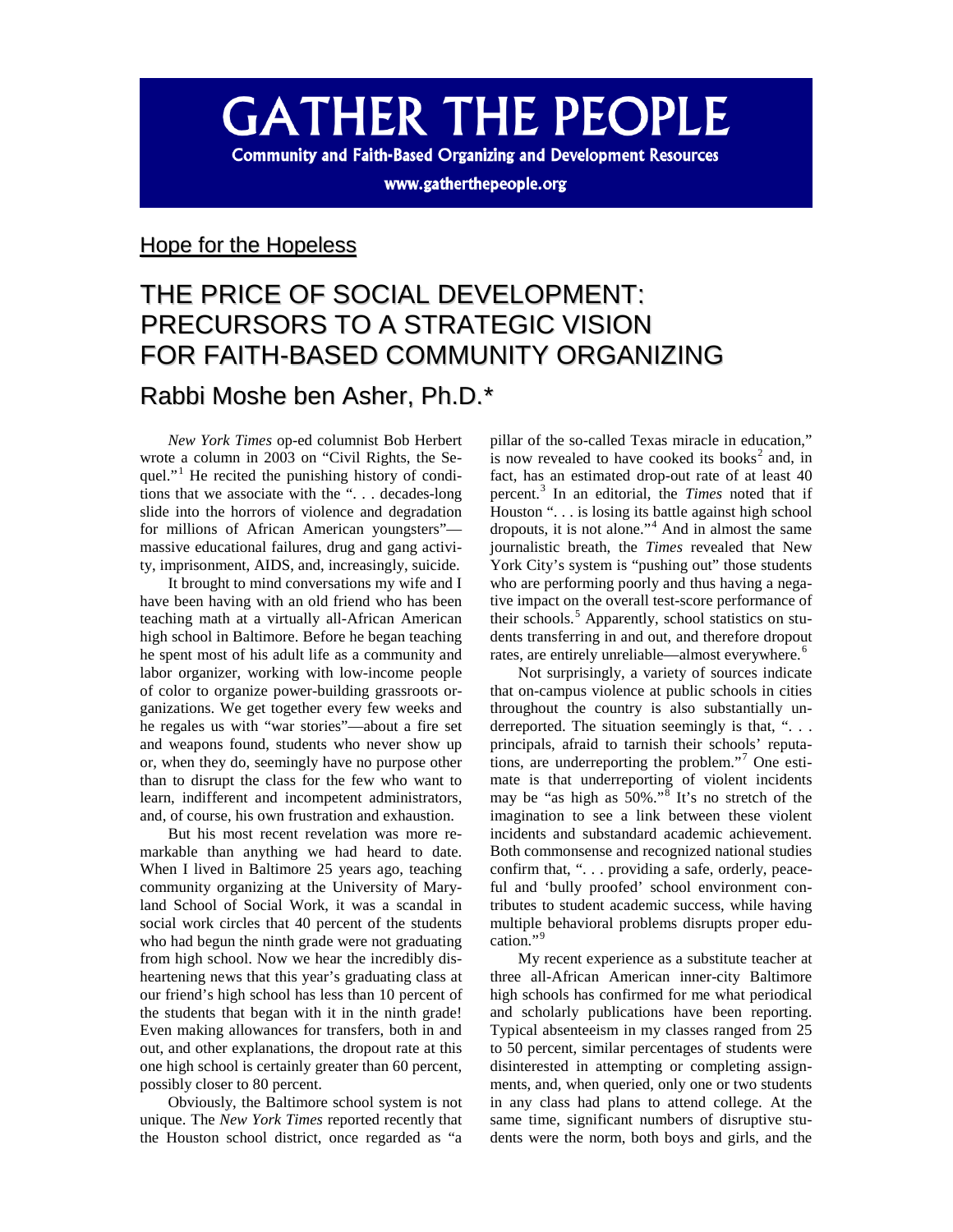maintenance of class order and discipline required constant attention and regularly removing misbehaving students from class.

#### *Who's Responsible?*

Our first inclination is to target the schools—the board of education, the senior managers, the midlevel administrators, and the classroom teachers for the failures. And undoubtedly they have their share of responsibility.<sup>[10](#page-8-8)</sup> But since Baltimore's public education enterprise bears more than a passing resemblance to other troubled big-city school districts, other variables should also be considered.

I interviewed hundreds of public school teachers in San Francisco in the early 1990s as the assistant director of Organize Training Center and as the organizer for its Parent Organizing Project. Repeatedly I heard from teachers that the educational process was better, more capable in every respect, than it had ever been—but the challenges had grown far beyond their capacity to respond to them. Over and over again I heard committed, competent, and caring teachers say that if they had three or four or even a half-dozen troubled youngsters in their classrooms of 25 to 40 students, it wouldn't be a problem. But a third to three-quarters of their students were bringing "baggage"<sup>[11](#page-8-9)</sup> from home that had the effect of preventing the students from learning or the faculty from teaching.

We have known for decades that our epidemic public school failures, gang and drug involvement by youth, teenage pregnancy rates, and the like, are symptoms of macro social, political and economic problems. In his column on renewing the civil rights struggle, Mr. Herbert acknowledged the root economic and social conditions, including joblessness and racism. He nonetheless called for African American family members, including the young people themselves, to no longer turn away from the promise of their future; he called them to account for themselves. And he called on civil rights leaders and their organizations to lead a renewed struggle for civil rights.

What's wrong with these calls? It's certainly not the notion that families, including the young people, have at least a share of the responsibility to reverse the decades-long decline. It's certainly not that civil rights organizations should be doing all within their power to ameliorate the situation.

But they're similar to the calls to educators or police or social workers in the inner-city, or any other group that has been struggling with the problems for decades: They are exhortations to those in the front-line trenches—presumably they should do more and do it better—which may be necessary but are not sufficient. Exhorting them doesn't improve their tools or resources, doesn't offer a strategic vision, and doesn't even propose tactical innovations, which, of course, strictly speaking, isn't the responsibility of a journalist.

#### *Changing the Context*

The inescapable fact is that life will change substantially for millions of inner-city young people only when the political and economic context in which they live their lives has changed. And Mr. Herbert is certainly correct in his assessment that that transformation will not be instigated by local, state, and federal governments or, for that matter, by increasingly lean, mean, global corporations.

There are several outsized obstacles: Far too many urban areas—especially in the Midwest and Northeast—are at an economic dead-end.<sup>[12](#page-8-10)</sup> Baltimore is an excellent example. Industry long ago abandoned the city, $13$  infrastructure has deteriorat- $ed<sub>14</sub>$  $ed<sub>14</sub>$  $ed<sub>14</sub>$  the middle class (including African Americans) has fled, the tax base has been wracked, social capital (i.e., a psychologically and physically healthy, $15$  educated, and well-trained workforce) has been decimated, and the city's political influence in the state legislature and Congress has diminished to unheeded entreaties to halt the complete annihilation of a formerly well-nourished and thriving center of commerce and community. With these conditions coupled to institutional racism and discrimination, the present prospects for qualitative improvement in education, employment, and housing are virtually nil.

Their records of malfeasance and nonfeasance leave no doubt that locally, statewide, and nationally, governments have little or no political interest and corporations have little or no economic interest in making major investments that would produce dramatic improvements.[16](#page-8-14) Their shared self-interest is the renewal of downtown commercial and financial districts, subsidizing hotels, sports arenas, and tourist attractions, all located within eyesight of thousands of deteriorating and abandoned housing units and their disintegrating neighborhood business districts.

If governments and corporations are not going to initiate and sustain the needed changes, we're left with the citizenry itself as the source and sustenance of a solution strategy. The future of low- and moderate-income families, if they are to have one that realizes their potential, including that of their children, has to be bootstrapped.

This idea is certainly not news to the members, leaders, and staff who have been seeding powerbuilding grassroots organizations in urban areas for the past half-century. We have harvested a bumper crop of neighborhood, $^{17}$  $^{17}$  $^{17}$  congregational, issue- and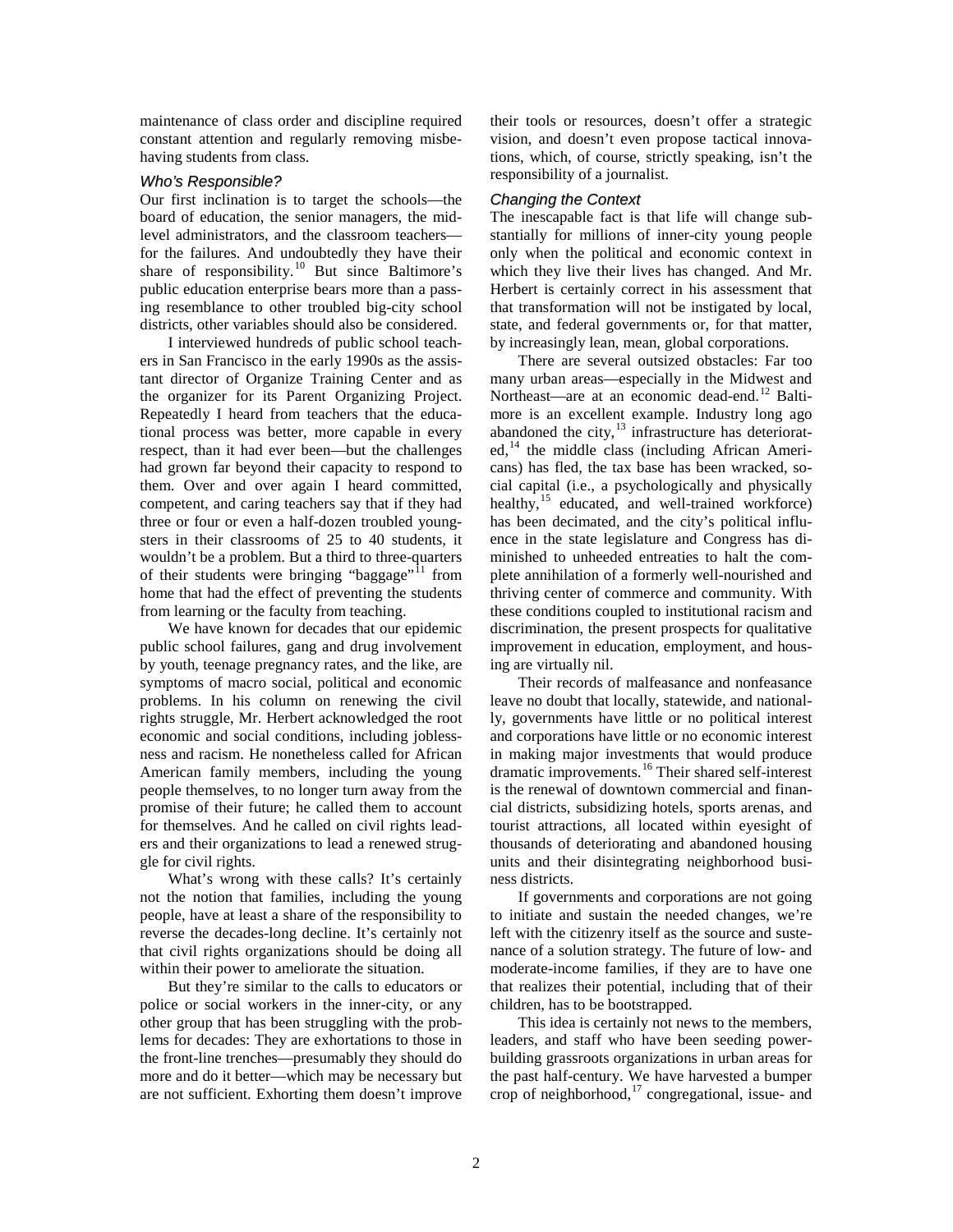identity-oriented, and low-wage workers' organizations that have been learning and teaching the lessons of effective participation in civic dialogue and decision-making. These organizations have refined power and won thousands of victories, including affordable housing projects, environmental protections, improved health care, public school reforms, rights for the disabled, gays, women, welfare recipients, and people of color, and living-wage ordinances. Baltimore has many such organizations. One of the newest of these,  $BRIDGE^{18}$  $BRIDGE^{18}$  $BRIDGE^{18}$  (Baltimore Regional Initiative Developing Genuine Equality), was launched by more than 1300 citizens in July of 2003 at the city's Church of the Redeemer.

#### *Promising Social Development*

Possibly the most promising result of the last halfcentury of grassroots struggle for equity, equality, and accountability in governmental and corporate institutions has been the emergence of faith-based organizing. Stemming from a tradition of one-toone, base-building union and neighborhood organizing in recent decades, it is the hope of more than a million citizens<sup>[19](#page-8-17)</sup> who, with the support of numerous network and training organizations, are its protagonists, proponents, and proprietors.[20](#page-8-18)

There are two reasons why we may regard this genre of organizing as the most promising:

Although faith-based, it represents in its federated incarnation a form of pluralistic civic religion, the spirit of which is embodied in the words of Rabbi Abraham Joshua Heschel:

Prayer is meaningless unless it is subversive, unless it seeks to overthrow and ruin the pyramids of callousness, hatred, opportunism, falsehood. The liturgical movement must become a revolutionary movement, seeking to overthrow the forces that continue to destroy the promise, the hope, the vision. $21$ 

This is not our father's or mother's religion but one born in America's public square, one that recognizes our common pressures, hopes, and humanity, while respecting our different traditions of belief and practice. And it is growing in the fertile fields of American spirituality and longing to remake the day-to-day world in the nearly universal image of God's love, widely understood to be revealed in our reciprocal commitments to righteousness, truth, and justice, freedom, peace, and kindness. It may thus be the most promising prospect for attracting tens of millions of Americans to the banner of enlightened social change.

The second reason why we might regard faithbased community organizing as the most promising outcome of the last half-century's grassroots struggles is its turf-based lineage and linkage. It alone of the extant forms of organizing has within its reach the possibility of placing public powers directly in the hands of the citizenry. As Jefferson was convinced, without "public space"—the rights, roles, and resources inherent in public powers—". . . we shall go on in the endless circle of oppression, rebellion, reformation; and repression, reformation, again; and so on forever." It was Jefferson's belief that the "regularly organized power" of the citizenry would prevent insurrections by providing a practical means "to crush, regularly and peaceably, the usurpations of their unfaithful agents."

Withal, the widespread acquisition of public powers by grassroots organizations will certainly not render other forms of organizing obsolete in any way; turf-based organizing, like all of its sister forms, will always have inherent limitations. But it nevertheless promises to assuage the alienation of impoverished urban ethnic and cultural neighborhoods, and other geographic constituencies that are estranged from civic debate and decision-making permanently retrieving government in metropolitan regions from the domination of centralized bureaucratic monopolies.

Grassroots neighborhood and congregational organizations, federated through national networks for several decades, until relatively recently only had sufficient political wherewithal to play a sporadic role in municipal decision-making on a handful of selected issues. It has not been helpful that the neighborhood and congregational federations operate in virtual isolation from one another. During the 1990s, however, the national grassroots federations began with greater effect to flex their muscles in state legislatures, winning several significant victories.

The irony of these successes is that they are followed by a period in which state, county, and city governments are confronting their worst fiscal crises since the Great Depression. And for all intents and purposes, the resources required for growth in grassroots organizing—namely, funding and availability of professional staff—have reached a plateau. Without significant enhancement of their resources, the prospects are bleak for qualitative growth in their power.

And unfortunately, withal, it's still true, as it was more than 20 years ago, $^{22}$  $^{22}$  $^{22}$  that a herd of Texas longhorns could be driven through the gap between our aspirations and our accomplishments as grassroots leaders and organizers committed to working for social development. Although our day-to-day organizing objectives typically are modest, reflecting incremental improvements in the lives of people at the grassroots, our social development goal has been ambitious socio-political and economic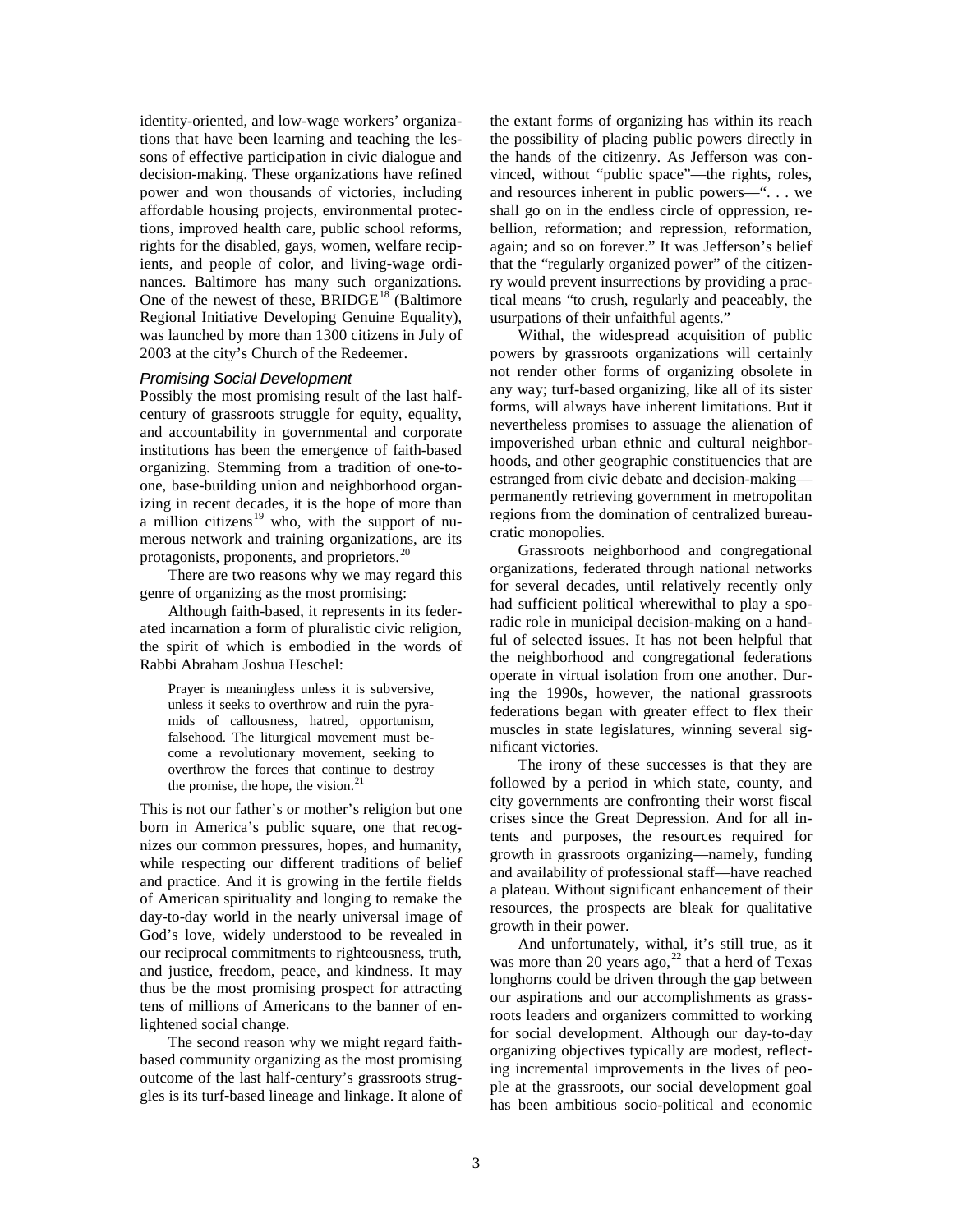advances, to satisfy the broadest range of human aspirations and interests.

The most widely pursued grassroots strategic goal to date has been to get a seat at the "table of power"—an enduring voice in resource-allocation decisions. Unfortunately, although achieved occasionally at the municipal level, attaining that seat has had only marginal influence on overall policy and practice, and virtually no effect on institution-alized political and economic structures.<sup>[23](#page-8-21)</sup> Moreover, the multi-billion dollar *monthly* negative economic impact on social development of organized crime, corrupting politics and youth with its illicit drug industry, and reactionary foreign policy, producing extraordinarily costly misadventures like the Iraq War, have never even been on the radar screen of grassroots neighborhood and congregational organizations. Of course, the Bush Administration's launching of the Iraq War was unsuccessfully challenged by the anti-war mobilizations of an alliance of progressive organizations.

Winning changes in the policies and practices of governments and corporations has been extraordinarily important for the people who have directly benefited. But the political and economic structures that produce and, much more significantly, reproduce those policies and practices, have remained effectively unchallenged and unchanged, leaving a vast population of urban citizens politically and economically dispossessed and defenseless. As one community organizer put it, "We're like a flea on an elephant."<sup>2</sup>

To our credit, raising the human condition has been part of the *methodology* of our social development practice, not simply its ultimate goal; and the capacity of the citizenry to act in the politicaleconomy is what we have mentored and realized throughout the process. But sustained development is impossible without large numbers of organized citizens *permanently* and *consistently* engaged in their own uplifting—which requires that they have institutionalized rights, roles, and resources to enable and sustain their action. Such social, political, and economic restructuring—the advent of *institutionalized* empowerment of the citizenry—neither leads nor follows social development but reinforces it: there is potentially a continual mutual causation. The ongoing goal is permanent empowerment, the achievement of legally vested roles for every citizen to act in the collective self-governance, to attain a substantively improved allocation of national resources, their costs and benefits.

#### *Strategic Questions & Vision*

A strategic vision for social development, one that holds practical promise to rebuild the cities and the prospects of those who live in them, cannot avoid three pivotal questions:

- How will the grassroots national federations *increase their organizing resources, especially funding and staff, five- to ten-fold in the coming decade*?
- How will the grassroots national federations *change the political and economic structures of urban areas to ensure permanent and pervasive citizen influence in decisions on government and corporate policy and practice*?
- How will the grassroots national federations *bring about massive, long-range, public and private investment in urban infrastructure and enterprise*?

Certainly these questions are not susceptible to simple, quick, or comfortable answers. But some preliminary proposals may be precursors to the strategies that emerge in the coming decades.

*Forming a congress of faith-based grassroots federations***:** In the last 30 years we have seen the far-reaching rise and impact of national faith-based grassroots federations (FGFs). Their continuously expanding role in the historic process of organizing grassroots citizen power may not be unlike the rise of industrial unions in the labor movement, representing a qualitative leap forward in building momentum. And the FGFs, mimicking the industrial unions, will make much greater headway against the obstacles they face—raising money, recruiting staff, or mobilizing their members—when they set aside their well-founded claims to unique innovations and accomplishments in favor of joining together in a congress of federations.

The challenge posed by the distance between neighborhood and congregational federations appears even more daunting than that which exists between the FGFs. Yet my own experience as a staff organizer within both the ACORN and PICO networks suggests that they have more in common than might be expected. Much of congregational organizing was historically, and remains, rooted in geographic neighborhoods; much of neighborhood organizing was historically, and remains, closely tied to faith-based institutions.

Organizers commonly understand the need for "cross-network collaboration. . . . which has been thwarted by historic rivalries and relative isolation of organizers within their networks."<sup>[25](#page-8-23)</sup> The networks are hamstrung by their own self-imposed commitment to be independent (read: divided) and thus "conquered," insofar as they are consigned to remain relatively minor players. As independent networks, they remain inconspicuous and inconsequential in the country's political decision-making,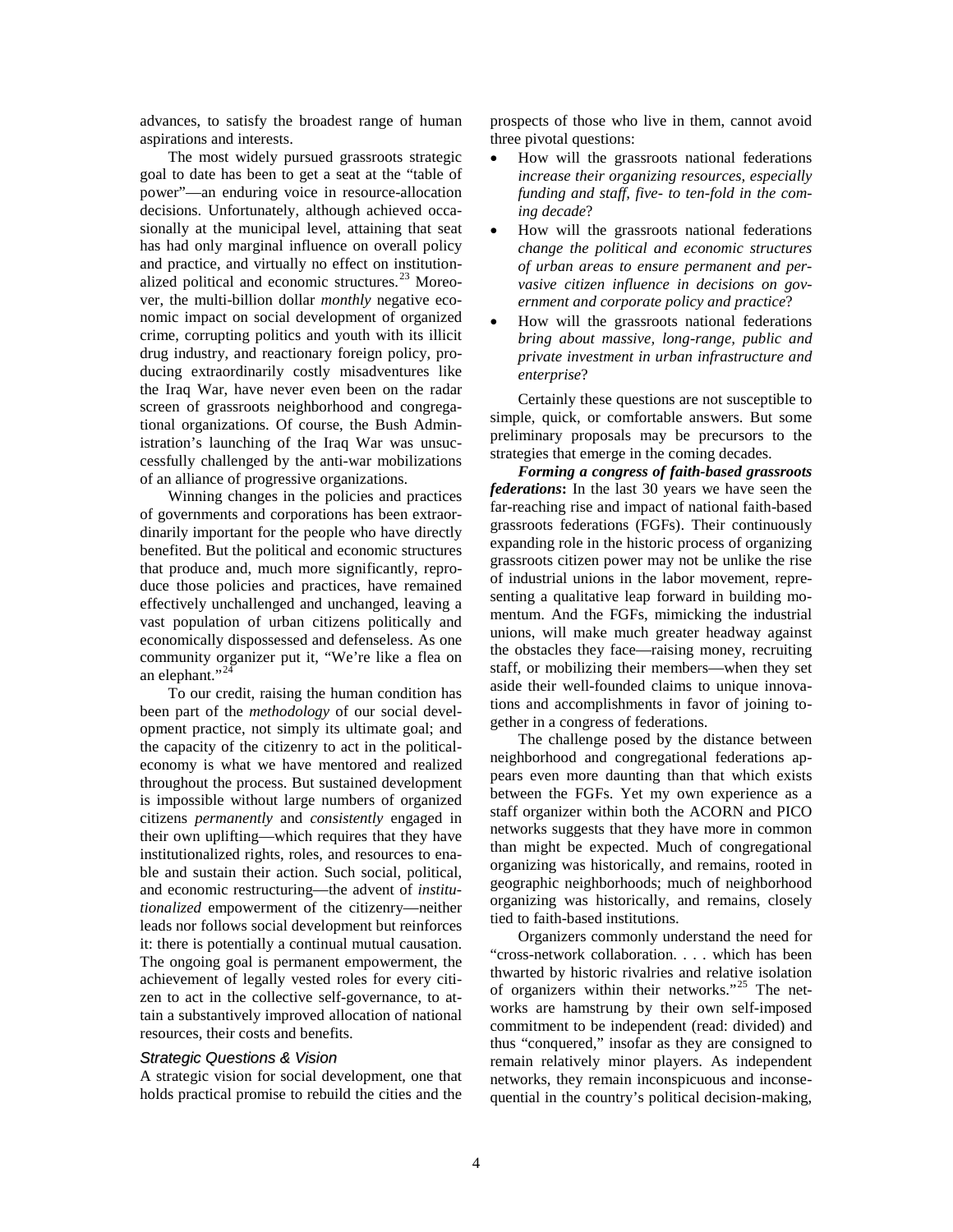from county and regional councils to state and national legislatures and their corresponding executive offices. If they combine their strategic assets in large-scale strategies, campaigns, and actions, they can undoubtedly achieve a critical mass of organized faith-based power, which would dramatically increase their visibility, their wherewithal to recruit institutional members and organize neighborhoods, and their influence on all levels of political and economic decision-making.

Like all negotiated conflict resolution, the end of disabling contention between the FGFs and between them and the neighborhood federations is not a guarantee of permanent cooperation between them. Perhaps, however, it can make possible the beginning of their self-interested coordination of strategies and tactics in campaigns and actions, ending their isolation without compromising their independence, and markedly increasing their ability to transform urban life.

*Building an alliance of FGFs and Internet mobilization organizations***:** Working in tandem, the FGFs have the potential to take the first step that will bring about a qualitative increase in grassroots power by building alliances with the newly developed Internet-based political mobilization organizations, such as TrueMajority, MoveOn, and ActForChange.

The two disparate organizational wings of the  $21<sup>st</sup>$  century grassroots movement have much to gain from a marriage of their complementary missions. Each can give the other what it lacks: the Internet organizations need well-organized, mobilized members that act in-person, which the FGFs have; the FGFs need a capacity for rapid-response mobilizations, which the Internet organizations have—and their combined potential would be remarkably greater than what they have individually.

No one should have any illusions, however, about the challenges entailed in any effort to integrate the missions of FGFs and Internet mobilization organizations. Although both lay claim to a populist democratic heritage, the guiding lights of both are mostly operating from the top down. The strategic managers of both the network organizations and the Internet mobilization organizations, while genuinely committed to serving the interests of their constituencies, mostly function independently. They each have a stake in maintaining their unique identity and modus operandi. Moreover, their issue and action arenas differ markedly the FGFs operating for the most part locally and regionally and the Internet organizations nationally. Nonetheless, there is significant overlap of issues and potential targets of interest.

What might motivate the respective managers to work toward formal alliance and an integration of their missions? Possibly they will come to recognize that the citizenry they seek to organize has an historical memory of inflated rhetoric, unmet objectives for political and economic change, and unfulfilled visionary promises of community transformation. And as the primary organizational vehicles of a grassroots social movement, they have a finite historical window of opportunity to increase markedly their momentum and their prospects for achieving measurable social development.

*Organizing nonpartisan, metropolitan political parties***:** The emergence of PACs, multi-state primaries, partisan-sponsored pre-election polling, media-dominated campaigns, and self-promoting, often self-financed political personalities has consigned the national political parties mostly to backseat driving in nominations and elections, except possibly for their self-serving role in legislative gerrymandering. But, unfortunately, the monopolization of partisan politics by the Democratic and Republican parties, ensuring their own selfinterest in electoral laws that guarantee two-way splits of public powers and in tax laws that maintain enormous disparities in wealth and income that benefit their sponsors, has nonetheless been the silent but poisonous dart to progressive independent candidates and third-party challenges.

The beginning of a structural response may lie in a new conception of nonpartisan, metropolitan political parties. The times and demographics call for nonpartisan political action in urban regions organizations that are focused mainly on changes in the political and economic structures of cities and their suburban areas, specifically to bring them under permanent direct citizen control.

Contemplating an extension of their influence beyond the cities, no other national organizations are as well-placed and poised as the FGFs—with grassroots constituencies, institutional infrastructure, and action-oriented culture—to seed the organizational successors of the electorally moribund national partisan parties. The FGF's qualifications for sponsoring the formation of nonpartisan, metropolitan political party organizations include pluralistic faith-based motivation, a tradition of nonpartisanship, capacity for sustained organizing and mobilization, and citizen commitment and control.

*Implementing a strategy for acquiring public powers***:** The FGFs can substantially leverage their power if, united together and with the neighborhood organizing federations, they move beyond influencing policy and practice to promoting structural change, including in their agenda the decentralization and grassroots acquisition of public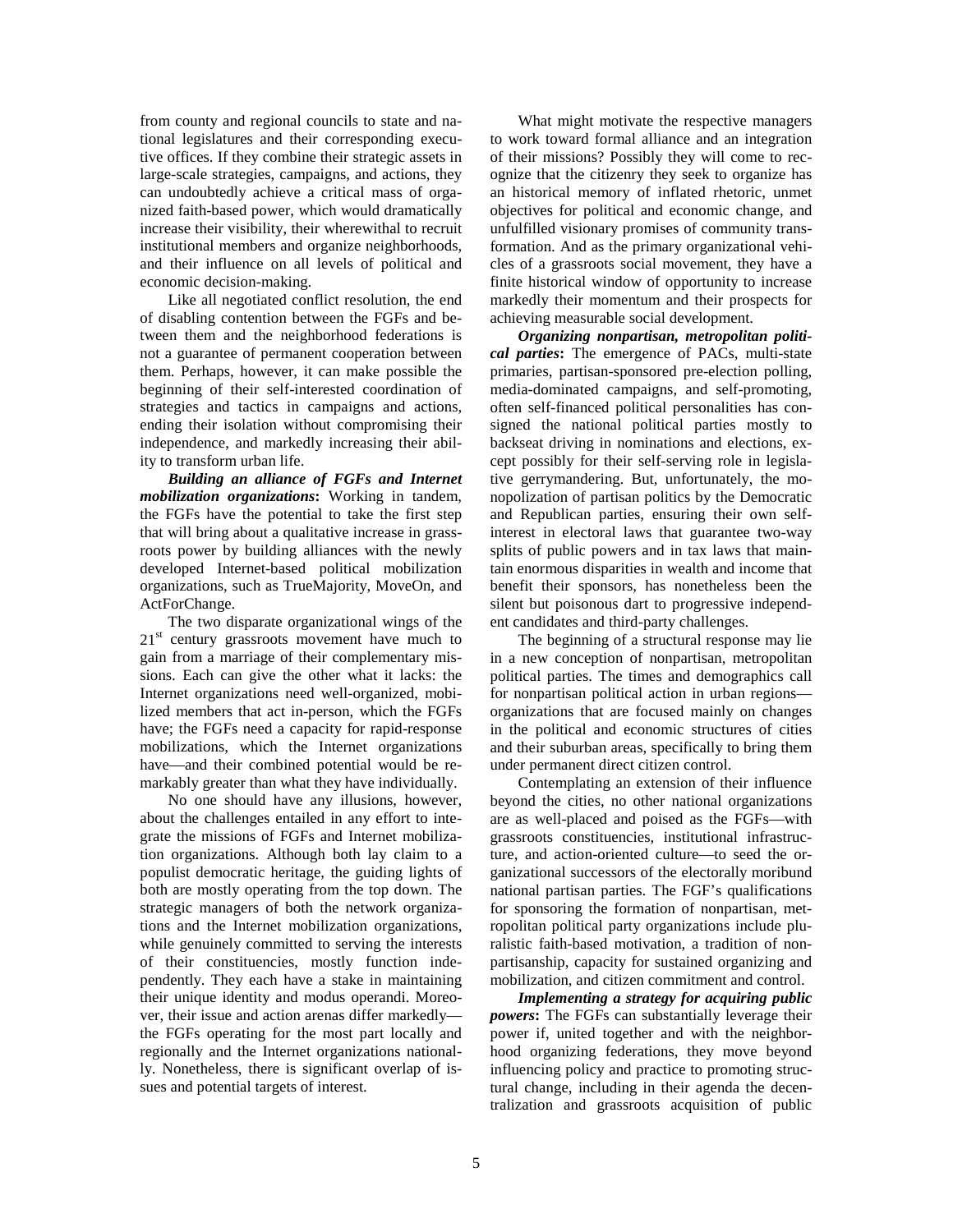powers, the powers exercised or influenced by those with whom we are continuously engaged in struggle.

Grassroots organizing has developed a knowledge base and practice competence in three of the four phases of social development: building community, building organization, and building mobilization. Still lacking, however, is a strategic vision for the ultimate phase of development building and rebuilding institutions. There is neither a grassroots vision nor a shared strategy to bring public powers under the direct control of the citizenry. Tim Sampson (d. 2001), a 30-year San Francisco State University teacher of community organizing, grassroots leader, and faculty-union organizer, and a visionary who had insight into the problem, once declared with his infectious humor, "We're in favor of public ownership—public ownership of the *government*!"

It's generally accepted that a feasible strategy for acquiring institutional powers should be incremental, moving from the municipal to the regional, statewide, and national arenas. But the FGFs have yet to conceptualize and implement an action strategy at the municipal level that would permanently vest rights, roles, and resources directly in the citizenry. Parenthetically, the sad but observable fact is that the ability to extend the reach of FGFs to regional and statewide arenas has often been based on an implicit "slash and burn" approach to allocating staff—launching projects, building congregational units, reassigning qualified staff to maintain expansion, and abandoning newly built units to long periods of inevitable inactivity on local issues. More discouraging has been the ability of wellfinanced reactionary, right-wing, and Republican forces to exert penetrating influence on the major media and Congress sufficient to bring ACORN, a 40-year-old organization with 30 state chapters, to the brink of bankruptcy. $26$ 

America's late  $19<sup>th</sup>$  and early  $20<sup>th</sup>$  century urban political disempowerment for the sake of marshalling centralized bureaucratic polities was bankrolled by well-known industrial capitalists. They knew that their covertly sponsored big-city political machines could no longer deal with the increasingly raucous demands of a mushrooming class of urban industrial workers. So millions of Americans continue to suffer the onerous consequences of their "municipal reform" movement<sup>27</sup>—the nightmare of bureaucratized political rule. And unfortunately, community organizing has yet to recognize that there is a history, tradition, and multiplicity of legal avenues in the states to acquire public powers at the grassroots and thereby to radically transform the governance of big cities. One possible public

powers strategy is described in my paper, "It's the Public Powers, Stupid!"<sup>[28](#page-8-26)</sup>

*Investing in decentralized grassroots public enterprise***:** The FGFs may contribute materially to the sorely needed economic renewal of urban areas if they become promoters of bootstrapped grassroots investment and control of decentralized public enterprise, a goal that would be much more achievable with directly democratic control of public powers, such as the sale of tax-free bonds, eminent domain, law-making, etc.

Long-term productivity of a mature capitalist political-economy that serves social development requires less dependence on capital-intensive, socially wasteful industries. Their great demands for capital, energy, and materials tend to restrict the benefits of ownership and control to a small minority, strain the state's fiscal capacity to the breaking point, generate unmanageable wastes and social pathologies, and leave idle huge reservoirs of labor. The alternative is for the public to reap some of the benefits of its investment in social infrastructure by engaging directly in less-capital-intensive, decentralized enterprise.

Nothing in the U.S. Constitution prohibits the states from exercising proprietary rights of enterprise; historically several have done so, North Dakota most notably with state banks. The states may grant these proprietary rights as public powers to local organizations, either by chartering, legislative enactment, initiative, or constitutional amendment.

There are unlimited opportunities for smallscale, publicly sponsored enterprise, offering practical routes toward economic decentralization of the political-economy. More than 2,000 cities own utility companies. Local governments run printing plants, telephone systems, public baths, laundries, theaters, and markets. One city owns a basketball team, and many others own cable TV systems.

Numerous intermediate, small-scale manufacturing technologies have been well tested over decades of international development initiatives. They offer means to create potentially productive and profitable decentralized enterprise.<sup>[29](#page-8-27)</sup> And given the absence of any economic law that predicts a better capital-to-output ratio by concentrating capital at fewer sites, there is also a promise of greater total economic productivity.

Supported with technical assistance from allied professionals, local units of the FGFs are ideally situated to introduce new openings for smallscale, publicly sponsored enterprise that is directly democratically controlled, offering practical routes to reinvigorate local economic activity.

*Founding a school of faith-based community organizing***:** Lead organizers and project directors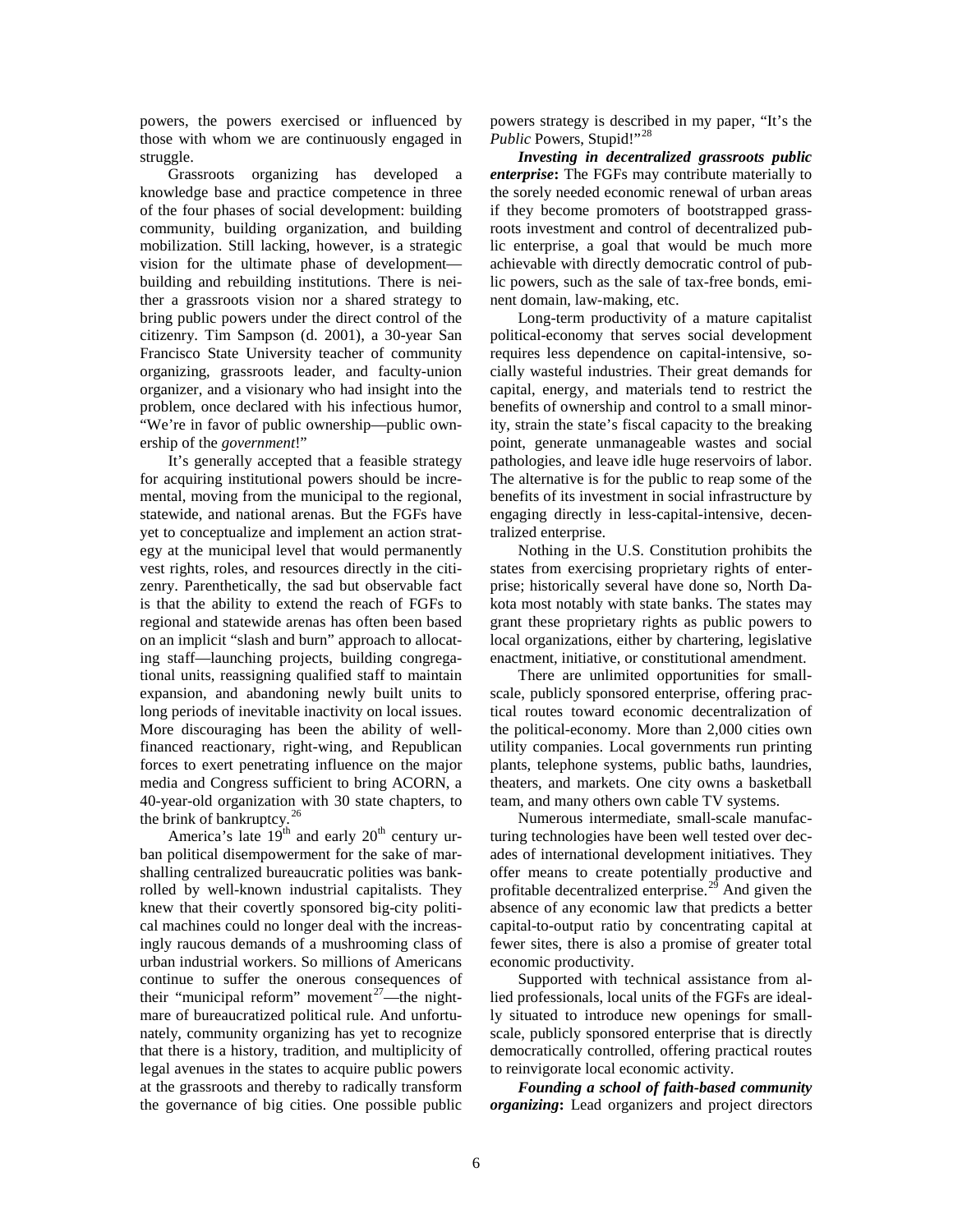who have grappled with the practicalities of fundraising for community organizing and with recruitment of community organizers understand the demands they make on time, energy, and spirit. Yet it may *not* be reasonable to conclude that the sole or even primary cause of too few qualified applicants for organizer training and jobs is the lack of funding for salaries and benefits.  $3<sup>3</sup>$ 

College graduates who are considering career choices certainly place a high priority on potential earnings and financial security. But it's equally true that choosing a profession is connected to one's estimate of the challenges and potential fulfillment it offers, and the availability of advanced education and training to meet those challenges.

The inability of the FGFs to attract several thousand candidates to lifetime careers in the profession is inevitably influenced by the ironic lack of professional education and recognition associated with community organizing. The FGFs have recruited hundreds of organizers when they need to recruit thousands. Most have university degrees; many have graduate credentials and professional experience. They were hired with the expectation that they would work with professional autonomy and competence in settings and situations ranging from relationship-building with diverse constituencies and institutions to organizing political power gauged to challenge governments and corporations. Arguably, given these rigorous requirements, the lack of professional education for lifelong careers in faith-based community organizing materially affects recruitment of staff.

We have many anecdotal indications that fundraising for community organizing has been limited to some extent by perceptions widespread among mainline foundation directors, managers, and staff. They commonly view our activity as grassroots amateurism and idealism, that is, well-meaning but feeble attempts to solve large and complex social problems—which rings true in the light of our chronic public education, employment, and housing problems. That individuals can be prepared to work as faith-based community organizers with one or two weeks of classroom training, followed

by on-the-job training—without the rigorous reading, research, conceptual analysis, and writing requirements of professional education—is not likely to promote the confidence of major foundations in our long-term prospects for success.

The lack of professional education ironically links staff recruitment and fundraising: if we get a large number of highly qualified candidates pursuing careers as organizers, we are likely to discover that the conditions which produce them also create access to more funding; and, of course, if we get more funding, we are likely to find that we want more highly qualified organizers.

The presence of a professional school of faithbased community organizing, supported and directed by, and dedicated to enhance the work of, faith-based grassroots federations (via directors who are ex officio designees of the federations), would begin to address the profession's educational deficit.

#### *Moving Beyond. . . .*

It's regrettable that, notwithstanding the growth and increasing power of grassroots organizations through their national federations, especially in the past decade, their overall influence has been disappointing. To accept the validity of that conclusion, we need only consider the successes of the institutional forces that suppress social development, mainly through overwhelming control of Congress and elected state offices.

Here's the question we should be asking ourselves: How are we going to move beyond the excruciating consequences of reactionary politics, the self-congratulatory rhetoric of grassroots organizing, and the discouragement that follows our winning of victories without securing lasting social development?

The answer: Only a faith-based, grassroots, strategic vision—driving a unified, well organized movement dedicated to transforming the country's urban political and economic structures—offers fungible hope of materially improving the prospects of millions of people who have lost all hope.

 <sup>\*</sup> Moshe ben Asher, formerly a community organizer for ACORN, PICO, and OTC, is co-director of Gather the People, a web-based nonprofit organization that provides education and training resources for congregational community organizing and development at [http://www.gatherthepeople.org.](http://www.gatherthepeople.org/)

<sup>1</sup> *New York Times* (July 7, 2003).

<sup>2</sup> See Diana Jean Schemo, "Questions on Data Cloud Luster of Houston Schools," *New York Times* (July 11, 2003). See also, Schemo, "For Houston Schools, College Claims Exceed Reality," *New York Times* (August 28, 2003) and "Houston Punishes Former Principal in Undercount of Dropouts," *New York Times* (August 30, 2003).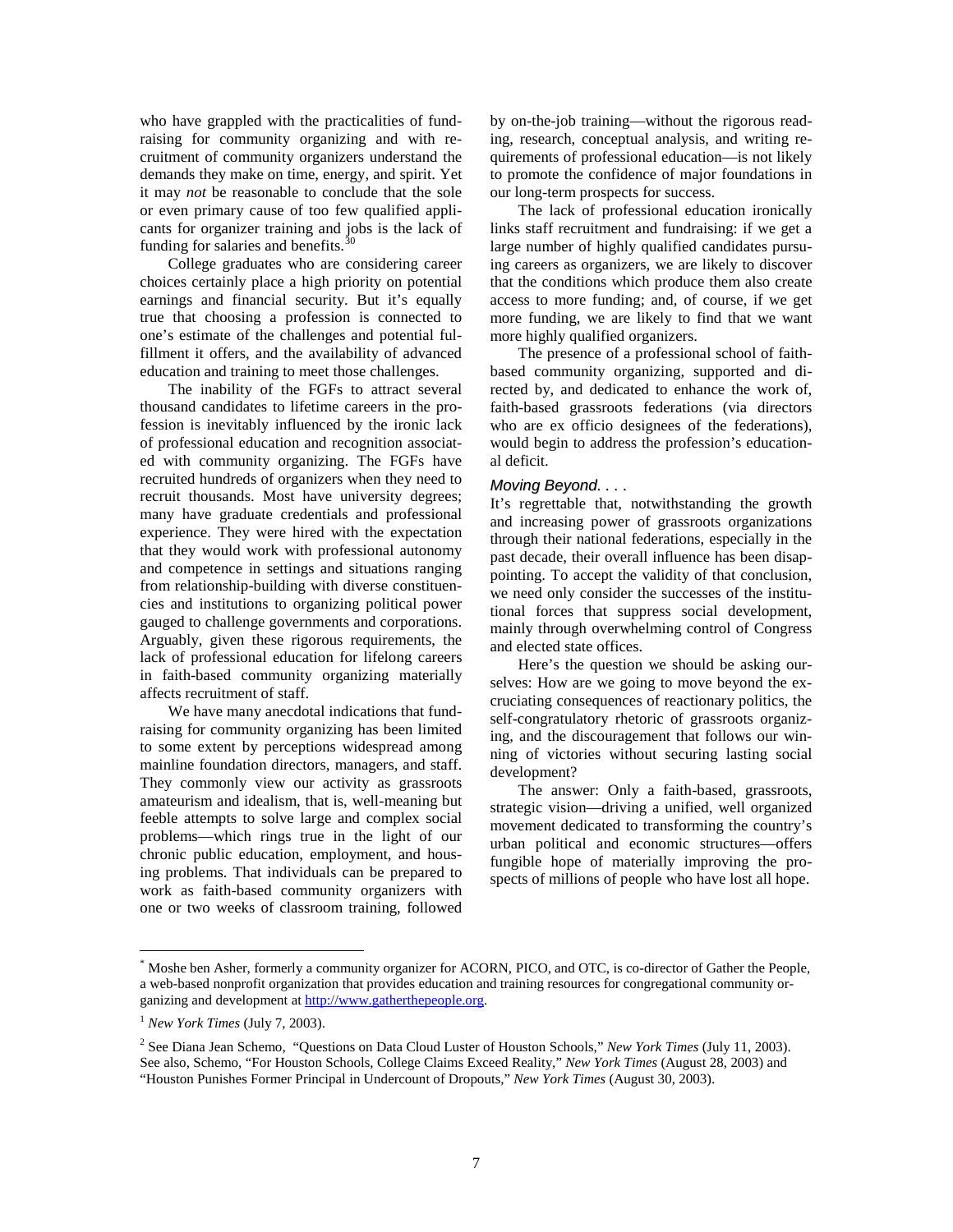$3$  The author quotes "education experts" for the estimate of 40 percent. The Manhattan Institute, however, ranked Houston as having one of the lowest graduation rates at 52 percent. See Schemo, "Education Secretary Defends School system He Once Led," *New York Times* (July 26, 2003). See also, Schemo, "State to Monitor Houston Schools to Ensure Reporting of Dropouts" *New York Times* (August 8, 2003), in which the author reports: "An ensuing state audit of 16 Houston schools found that some 3,000 of 5,500 students who left school in the 2000-2001 school year, or 54 percent, should have been reported as dropouts, but were not. That year, the 212,000-student Houston system reported a dropout rate of 1.5 percent."

<sup>4</sup> Editorial, "Houston's School Dropout Debacle," *New York Times* (July 21, 2003).

<sup>5</sup> See Tamar Lewin and Jennifer Medina, "To Cut Failure Rate, Schools Shed Students," *New York Times* (July 21, 2003).

<sup>6</sup> See Richard Fossey, "Kidding Ourselves About School Dropout Rates," *Harvard Education Letter, Research Online* (May/June 1996), (http://www.edletter.org/past/issues/1996-mj/dropout.shtml). See also, Michael Winerip, "The 'Zero Dropout' Miracle: Alas! Alack! A Texas Tall Tale," *New York Times* (August 13, 2003).

<sup>7</sup> Jessica Portner, "Report Claims Guns More Plentiful at Schools," *Education Week* (September 27, 2000). See also Lisa Applegate, "School Review: No Intentional Underreporting," *The Roanoke Times* (August 13, 2003); Sam Dillon, "School Violence Data Under A Cloud in Houston," *New York Times* (November 7, 2003); and Julian Walker, "School Security Target of Report from Consultant," *Northeast Times* (August 30, 2000).

<sup>8</sup> School Reform Commission, *Public Safety/School Climate Summary, September 2002-June 2003* (The School District of Philadelphia, PA, August 21, 2003), p. 1.

<sup>9</sup> See Donald McLaughlin and Gili Drori, *School-Level Correlates of Academic Achievement, Student Assessment Scores in SASS Public Schools*, Research and Development Report, National Center for Education Statistics (Washington, DC: U.S. Department of Education, Office of Education Research and Improvement, NCES 2000-303, May 2000), p. 23.

 $10$  Regarding the depth and breadth of the Baltimore district's problems and some of their underlying causes, see National Center for Schools and Communities—Graduate Schools of Education and Social Services—Fordham University, "Baltimore City Schools—2001-2002—A Failing System Riddled With Inequities" (February 2003), (online publication, http://www.acorn.org/acorn10/betterschools/BetterSchoolsReports/Baltimore01-02NCSC.pdf) and Erik Larson, "Where Does the Money Go," *Time* (October 27, 1997).

 $11$  The interviews revealed the following common characteristics of their students' lives: alcohol- and drug-related birth defects; alcohol and drug use; pregnancy and teen-parenting; sexually transmitted diseases; peers who ridicule good study habits and scholarship; involvement in the criminal justice system (arrest, trial, probation, incarceration, etc.); exposure to frequent neighborhood gunfire and violence; violent deaths of relatives, friends, and acquaintances; malnutrition; sleep-deprivation; parenting by single parents, grandparents, and great-grandparents under severe financial pressure; unemployed and under-employed parents; parents and guardians often holding two or three jobs and too overwhelmed to provide parenting; little or no home-based support by a parent or other responsible adult for academic initiative; parents indifferent or apathetic about child-rearing; no after-school supervision; chaotic home life with alcoholic and drug-addicted parents; exploitation by parents for drug dealing; and transient families, moving from place to place for temporary employment.

 $12$  Such urban centers are so numerous, their description as "rust-belt" cities has become a cliché, a subject for social commentary comic strips. See Harvey Pekar and Bill Griffith, "No, the River Didn't Catch Fire Again" *New York Times* (August 29, 2003.

<sup>13</sup> Baltimore has experienced a 66 percent decline in manufacturing jobs since 1950. See James R. Cohen, "Abandoned Housing: Exploring Lessons from Baltimore," *Housing Policy Debate*, 12(3):415-448 (2001), p. 419 (online document, http://www.fanniemaefoundation.org/programs/hpd/pdf/HPD\_1203\_cohen.pdf).

<sup>14</sup> For example, Cohen states that, "The City's Department of Housing and community Development (DHCD), along with several community-based organizations, is resigned to the fact that a large portion of vacant, dilapidated [housing] units will never be rehabilitated and occupied" (p. 415).

<sup>15</sup> For numerous examples, see "Enough to Make You Sick," *New York Times* (October 12, 2003).

<span id="page-7-1"></span><span id="page-7-0"></span><sup>16</sup> A policy paper by New York's broadly based Housing First! organization notes that, "The pressure for increased housing production, and for more affordable housing, comes at a time when all three levels of government—local, state and federal—have dramatically scaled back investment in housing construction. The budget of the federal Department of Housing and Urban Development (HUD) plunged from more than \$50 billion in 1980 (\$104.5 billion in today's dollars) to only \$21.2 billion in 2000. This year's proposed HUD budget maintains current spending levels, representing an effective reduction when adjusted for inflation." See "Building for the Future: New York's Affordable Housing Challenge" (online document, http://www.housingfirst.net/policypaper2.html). More than 100,000 federally subsidized units have been converted to market-rate housing in the past three years. Nationwide, over 12.5 million persons, onethird of them children, live in households with "worst-case" housing needs. In the past two years, nearly 1.5 million affordable housing units have been lost nationwide. These include unsubsidized units where rents have increased, privately owned housing where owners have opted out of federal subsidy programs, and public housing that has been